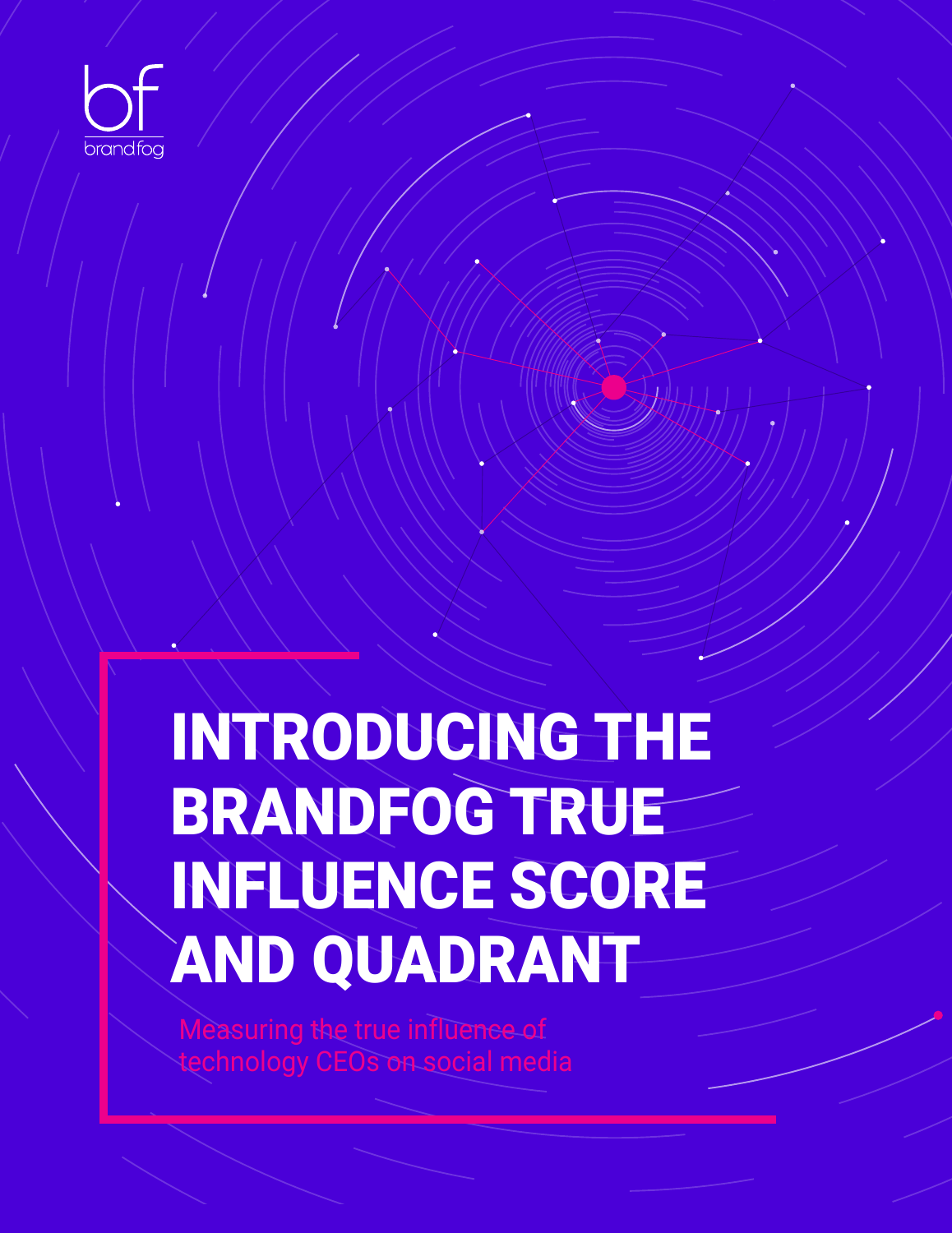# Table of Contents

| <b>Introduction</b>                                                                                               |  |
|-------------------------------------------------------------------------------------------------------------------|--|
| <b>Who Should Read This Paper</b>                                                                                 |  |
| Defining the Problem <u>_______________________</u>                                                               |  |
| The BRANDfog True Influence Score and Quadrant ______                                                             |  |
| - Methodology                                                                                                     |  |
| - Network Centrality and Real-World Influence<br>- Defining the True Influence of Technology CEOs on Social Media |  |
| - BTI Scores for the Top 20 Technology CEOs on Social Media                                                       |  |
| - Analyzing the Community                                                                                         |  |
| <b>Conclusion</b>                                                                                                 |  |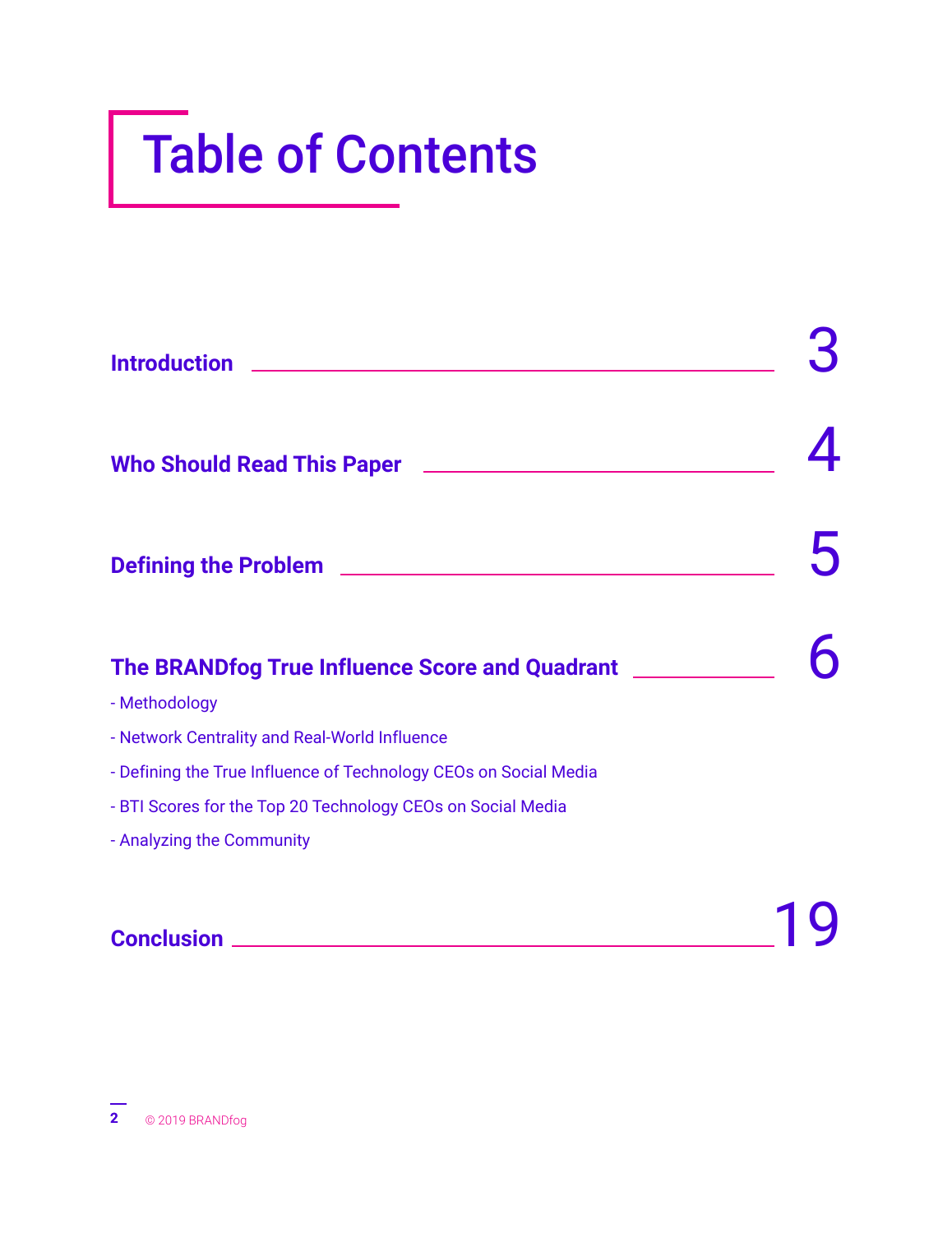# **Introduction**

In an era of intense digital disruption and increasing mistrust of traditional channels of communication, smart C-Suite executives are leveraging social media to communicate and build trust with customers, employees and stakeholders.

Many are using digital platforms to go above and beyond sharing just company news, to build thought leadership and establish themselves and their companies as sources of industry insights and forward-looking trends. However, even though more leaders are leveraging social media, the tools for evaluating the effectiveness of that engagement have not kept up with the times. This paper describes a simple, rigorous way to measure social media prominence using the methods of **social network analysis.** Social network analysis is a broad field employing mathematical methods to analyze social interaction among the people in a community. Further, this paper demonstrates how to use the same methods to develop strategies to improve influence in a community.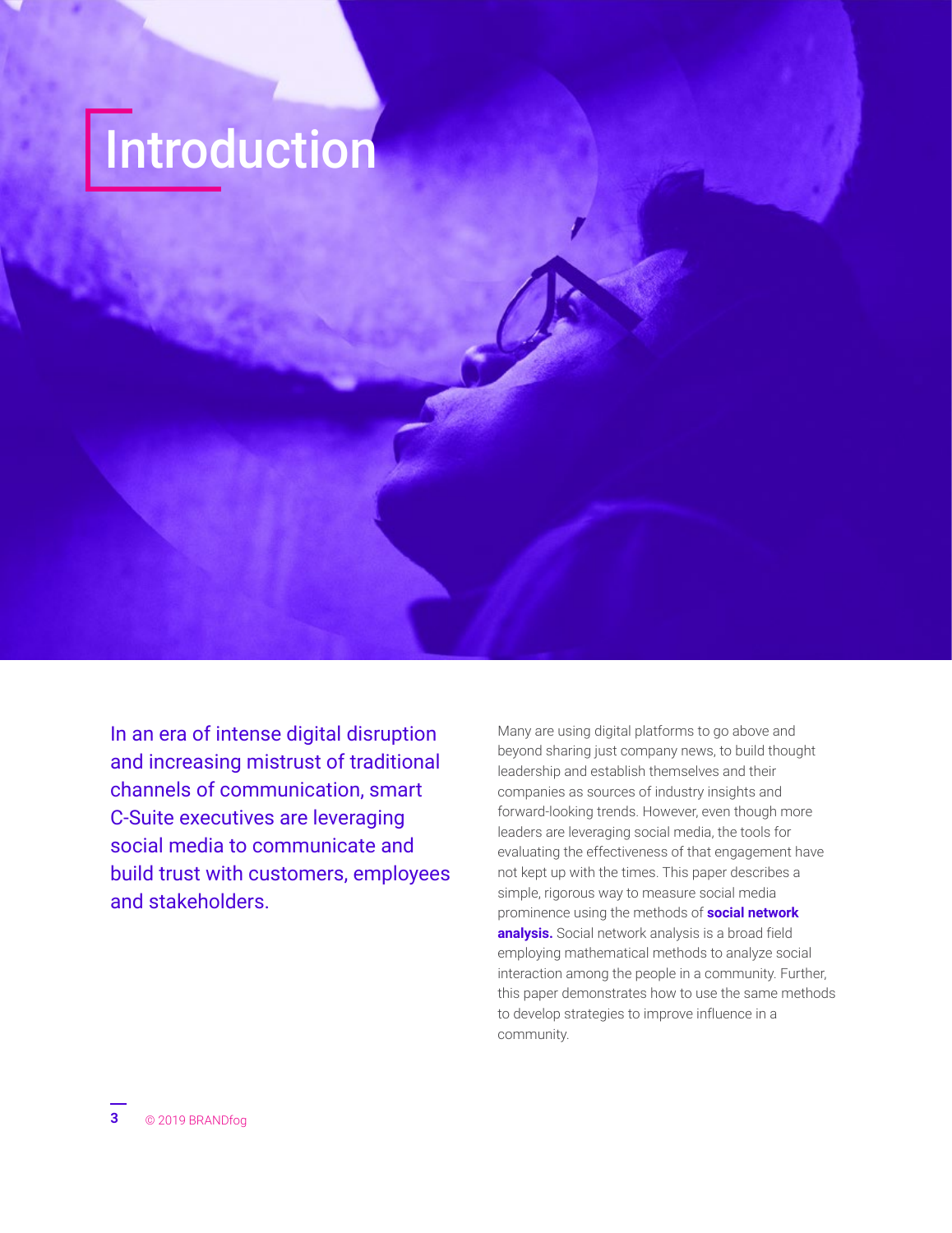## Who Should Read This Paper

C-suite executives and communications leaders who wish to use social media such as Twitter and LinkedIn as a leadership tool to have an impact on the conversations occurring among the thought leaders in their industry.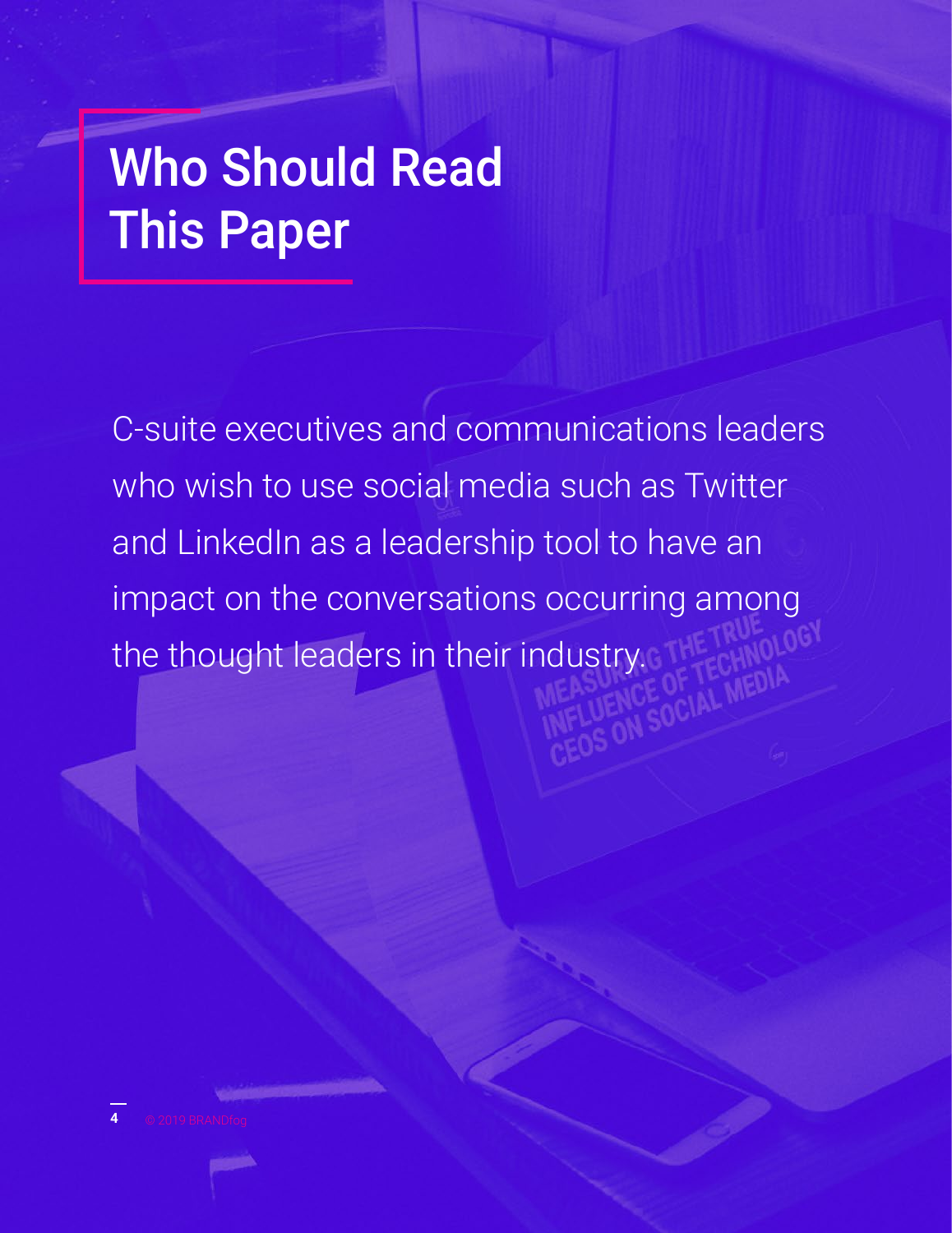## Defining The Problem

Businesspeople use social media for a variety of purposes, but executives and thought leaders have specific uses that go beyond the standard corporate marketing and communications processes. Executives use social media to:

- Enhance the company's reputation, as well as their own.
- Build strong and trusting relationships with brand stakeholders.
- Propose innovative ideas of value industry-wide.
- Promote other innovators' ideas.

Social media engagement demands an investment of time and energy. Executives need to know how well their efforts are paying off in meeting the above objectives. **Specifically, they need to know:**

- Am I receiving all the latest, most relevant ideas generated in areas of interest?
- Are my own ideas being effectively transmitted to relevant people?
- Am I building a strong and relevant audience network to support my business?

**Business**<br>business busines coolid media for a variety of  $\frac{1}{2}$  from these fundamentals, may other fereids may<br>space that searching benefits a standard corporate and the compact of the control of the material and the p accrue, such as the creation of serendipitous offline connections with potential new business partners, increased opportunities for speaking and publishing, and more broadly, an increased ability to shape the conversation in one's industry. But to do this, executives need to know that they are tuned in to the right audience. The first and most crucial step toward answering the above questions is to define one's community. Without a well-defined community, metrics alone are meaningless. An executive may have thousands of followers on Twitter, but if the objective is to enhance one's prominence within a community of industry thought leaders, then all those connections to family, old classmates, bots, and a random assortment of miscellaneous followers are not going to provide any business or professional value.

How we define our community and determine which individuals belong to it depends on the objectives of our social media engagement. Are we trying to enhance our relationship with peer executives? Analysts? Investors? Media? One individual may of course operate simultaneously in several communities, with different objectives, and the methods discussed in this paper can be applied independently to each community, yielding precise results for each.

© 2019 BRANDfog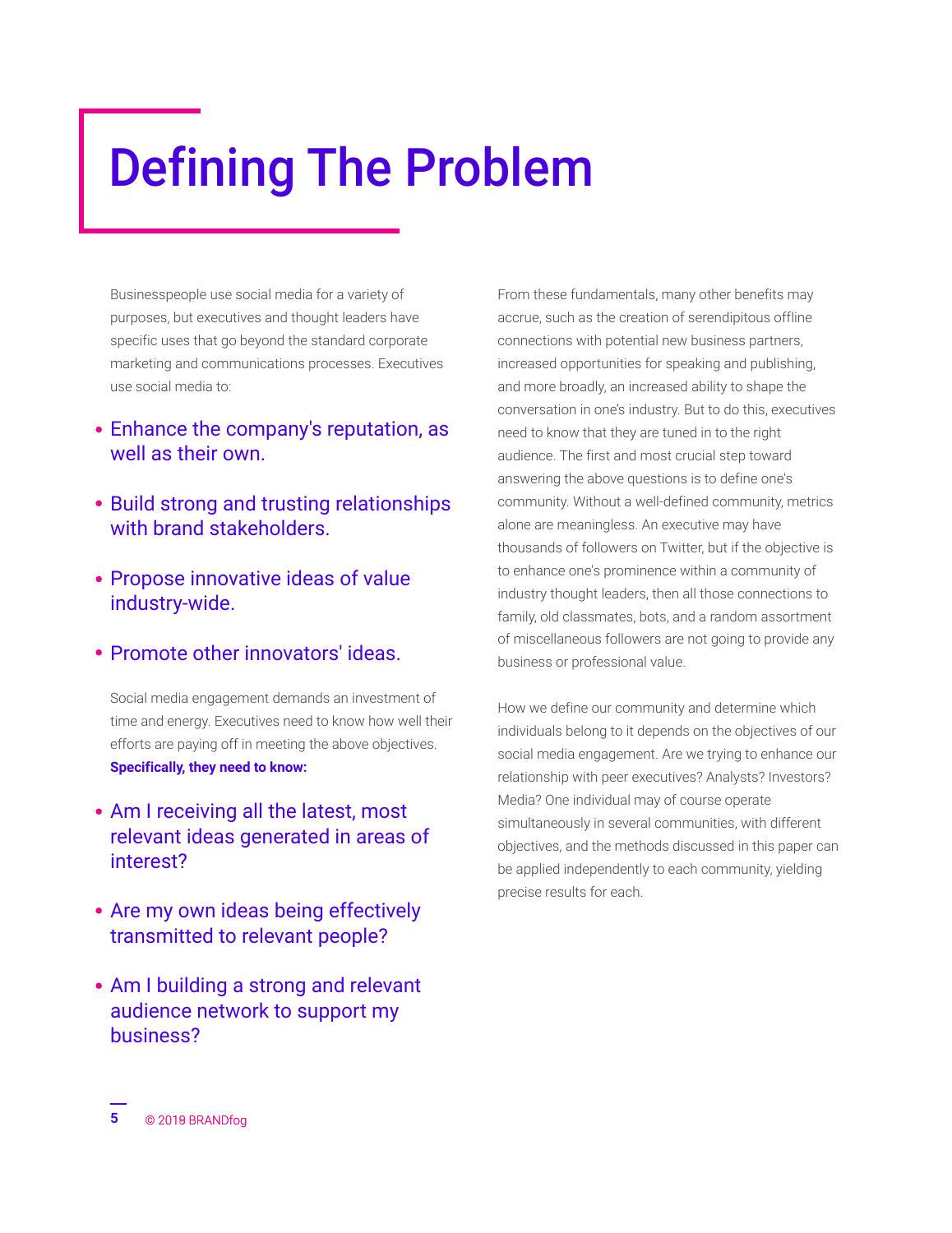## The BRANDfog True Influence (BTI) Score

The methods described in this paper are used by BRANDfog, the leading social media and digital reputation consulting firm for CEOs.

Our mission is to create better business leaders through social engagement, communications and transparency. **We use the True Influence Score to:**

#### Assess clients' prominence in relevant online communities,

Develop strategies to grow clients' influence, both online and offline.

Our approach to measuring social influence is to custom-define a client's relevant community, model it as a follower network, and then use social network analysis methods to understand the structure of the network and **assess a client's prominence** within the network.

The work of creating and maintaining the member list for any community is not insignificant. BRANDfog maintains up-to-date lists of C-Suite and other executives on Twitter. The data we used for this white paper spans the second half of 2018 to the first quarter of 2019.

Our focus on a well-defined community allows for a more detailed, precise evaluation than one might obtain from a generalized social influence score. This precision, in turn, enables us to do what-if analyses in order to devise custom strategies for improving a client's prominence in the relevant community. By offering a transparent methodology for the BRANDfog BTI Score, we hope to encourage more open and precise conversations about social media influence.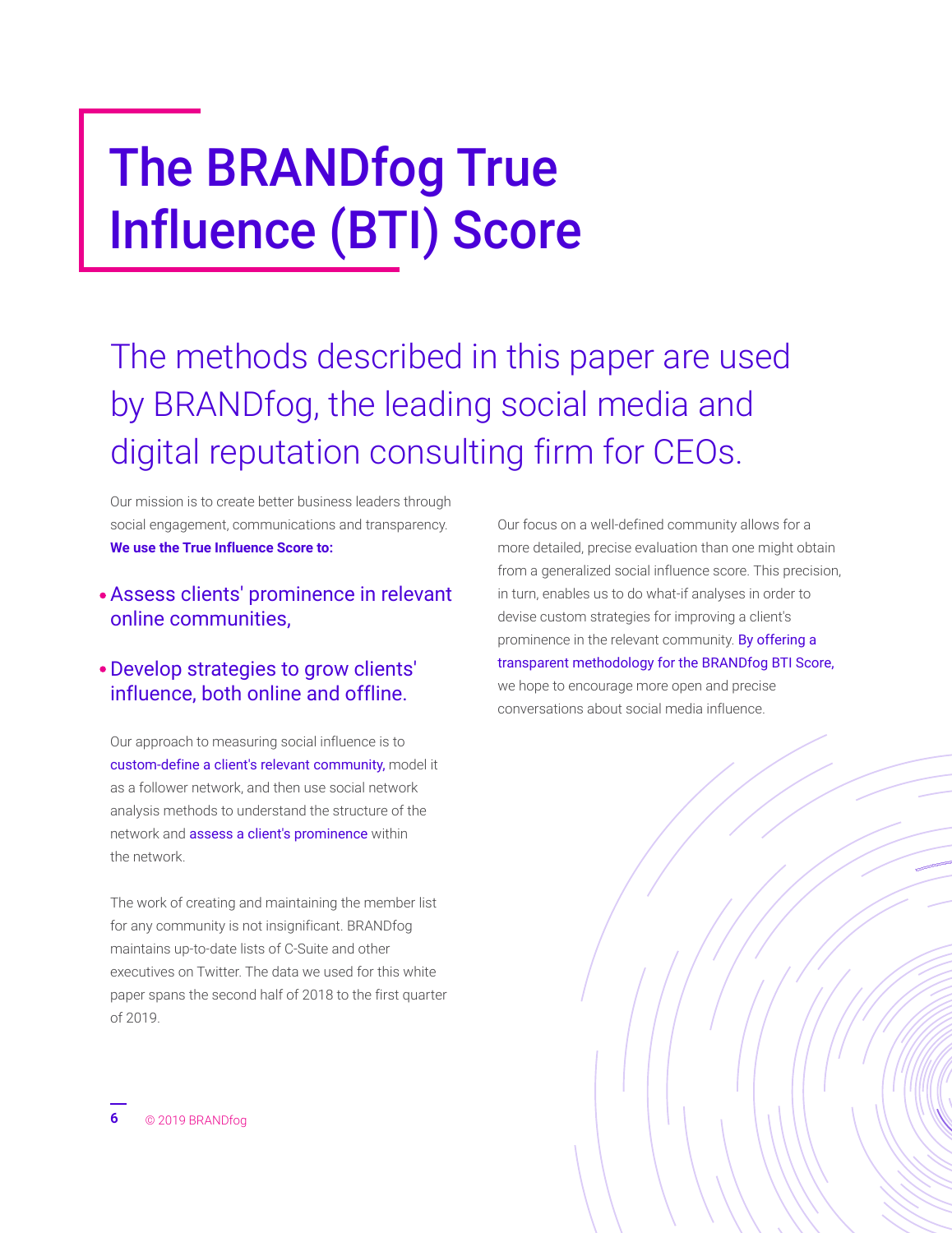### **Methodology**

The BRANDfog BTI Score measures an individual's influence on social media within a specific, relevant community. This paper focuses on the online influence of the top 20 U.S. technology CEOs based on rank in the Fortune 1000 who are on Twitter.

**The Community**: to define the relevant community of influence for these CEOs, we identified over 250 technology journalists at major publications and technology analysts at major research firms who engage on Twitter professionally. We used social network analysis methods to measure the network centrality of each technology CEO within that community of press and analysts. The measures of network centrality we use include **degree centrality, betweenness centrality and eigenvector centrality.** 

We further analyzed each executive's use of LinkedIn as a leadership tool, using a scoring system based on three factors: presence on the LinkedIn platform, number of followers, and use of LinkedIn's publishing platform. Each of these elements contributed to a single numerical score for each executive, creating the BRANDfog BTI Score.

To build our BTI Quadrant, we divided our metrics into two groups. The first group of metrics demonstrates the strength of a CEO's audience (thought leader influence) and includes the volume and relative influence of the CEO's Twitter followers. Total score for this first group of metrics determined the horizontal position in the quadrant.

The second group of metrics demonstrates the strength of a CEO's ability to network (networking influence) and includes the CEO's shortest-path centrality on Twitter, as well as their effectiveness on LinkedIn. Total score for this second group of metrics determined the vertical position in the quadrant. The combined data is then used to plot each CEO's position on the BTI Quadrant.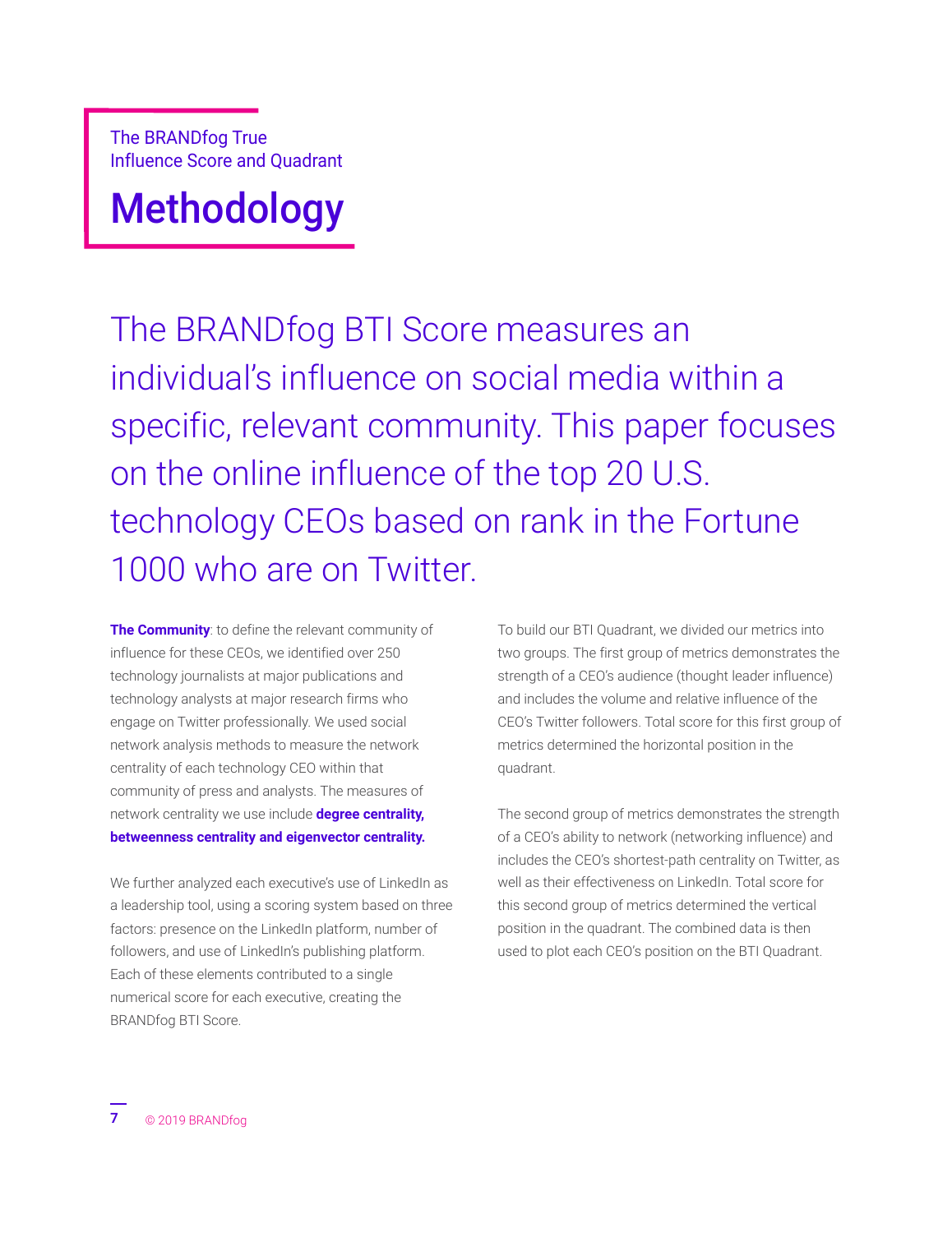### Network Centrality and Real-World Influence

The BRANDfog BTI Score measures an individual's influence on social media within a specific, relevant community.

Social network analysis is a broad field employing mathematical methods to analyze social interaction among the people in a community. With the rapid evolution of online communities, along with the flood of meta-data available from social networks like Twitter and LinkedIn, these methods have become essential tools for understanding online activity. Common SNA methods of computing network centrality offer pretty good proxies for what we think of as influence or prominence in a community.

We've identified three distinct centrality measures capture different aspects of what we intuitively think of as influence: **in-degree, betweenness, and eigenvector centrality**. Each one measures a different aspect of influence within a community, and therefore is relevant to the BRANDfog BTI Score in a different way.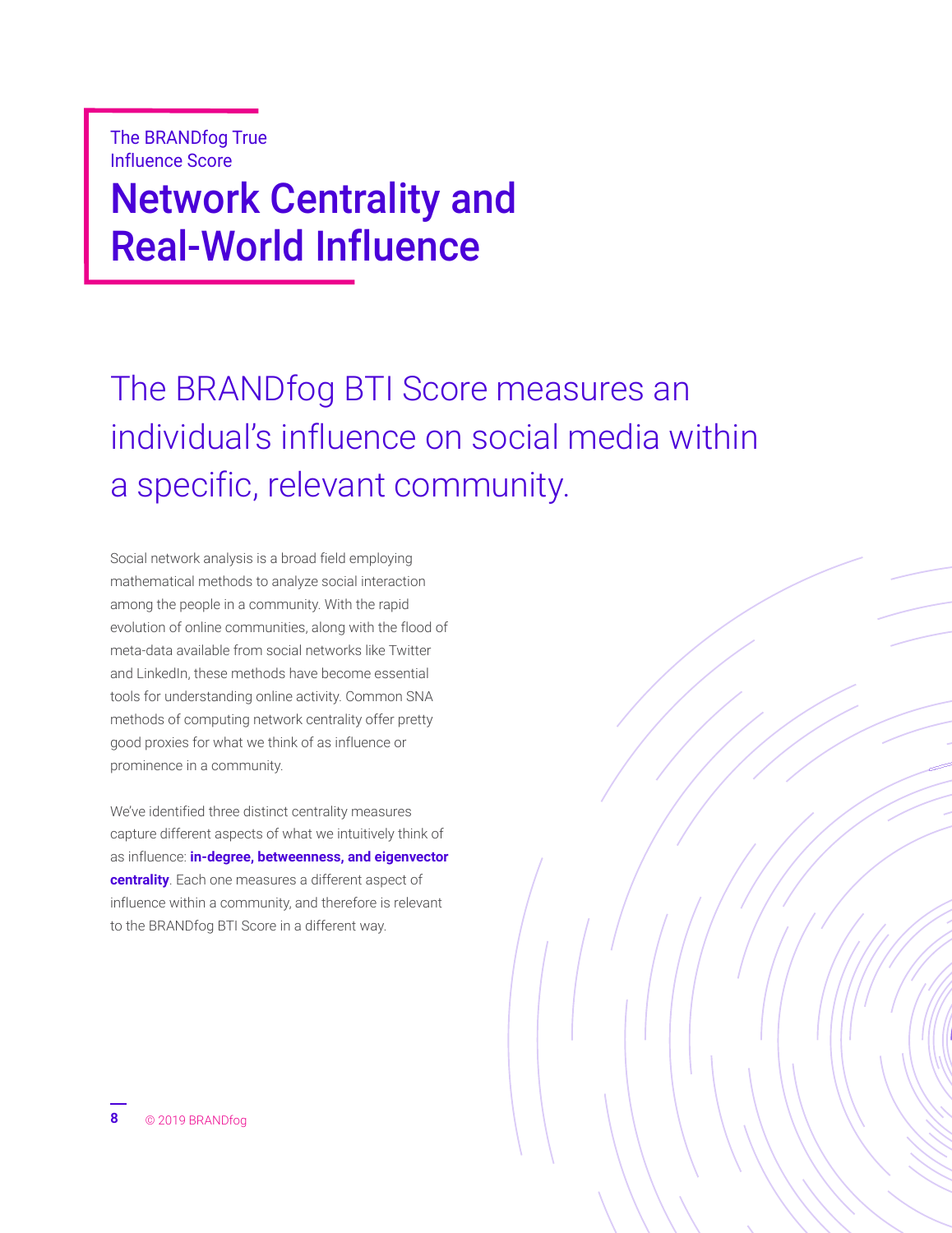**In-degree** represents the number of people following a person. A person with high in-degree has many followers, and is influential because their tweets go directly to many people.

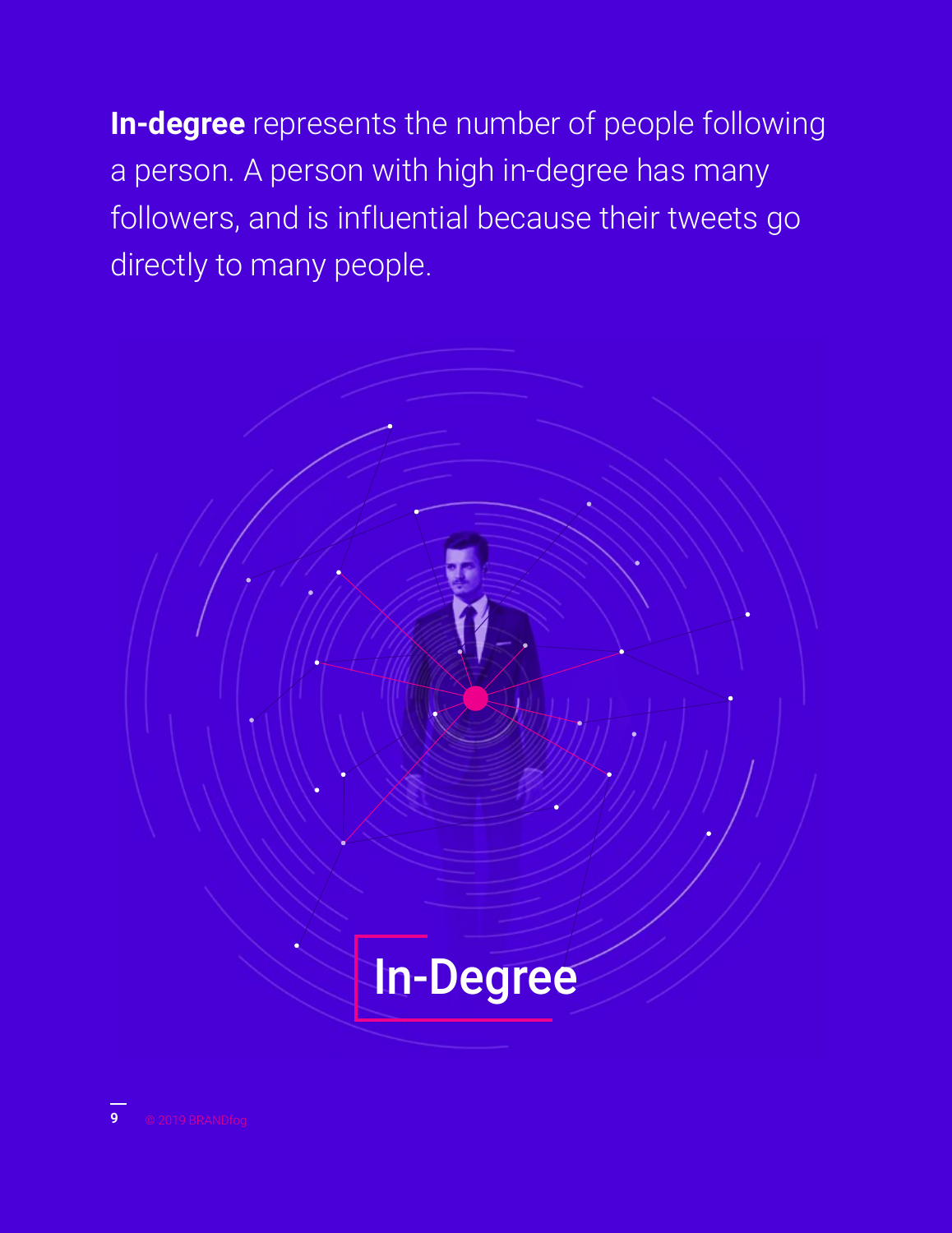**Betweenness** measures how many shortest paths go through each node. In real-world terms, a person with high betweenness on Twitter is influential because tweets from one sub-community must be re-tweeted by that person to spread to many other sub-communities. Such a person is a connector, sharing ideas across different sections of the community.

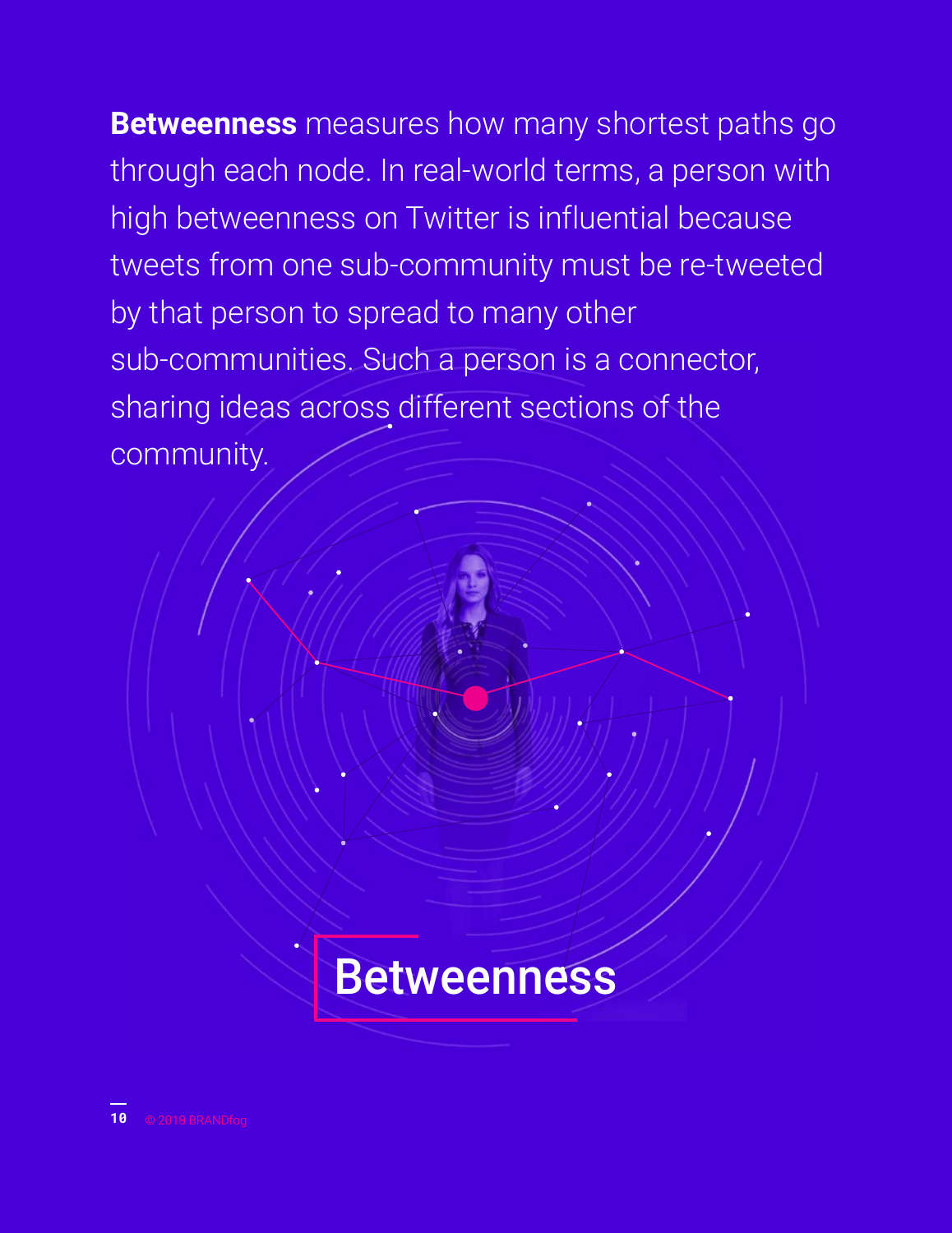A person with high **eigenvector centrality** has influence in proportion to the influence of their connections in the community. So, a person with few followers may still be influential if those followers are very influential themselves.

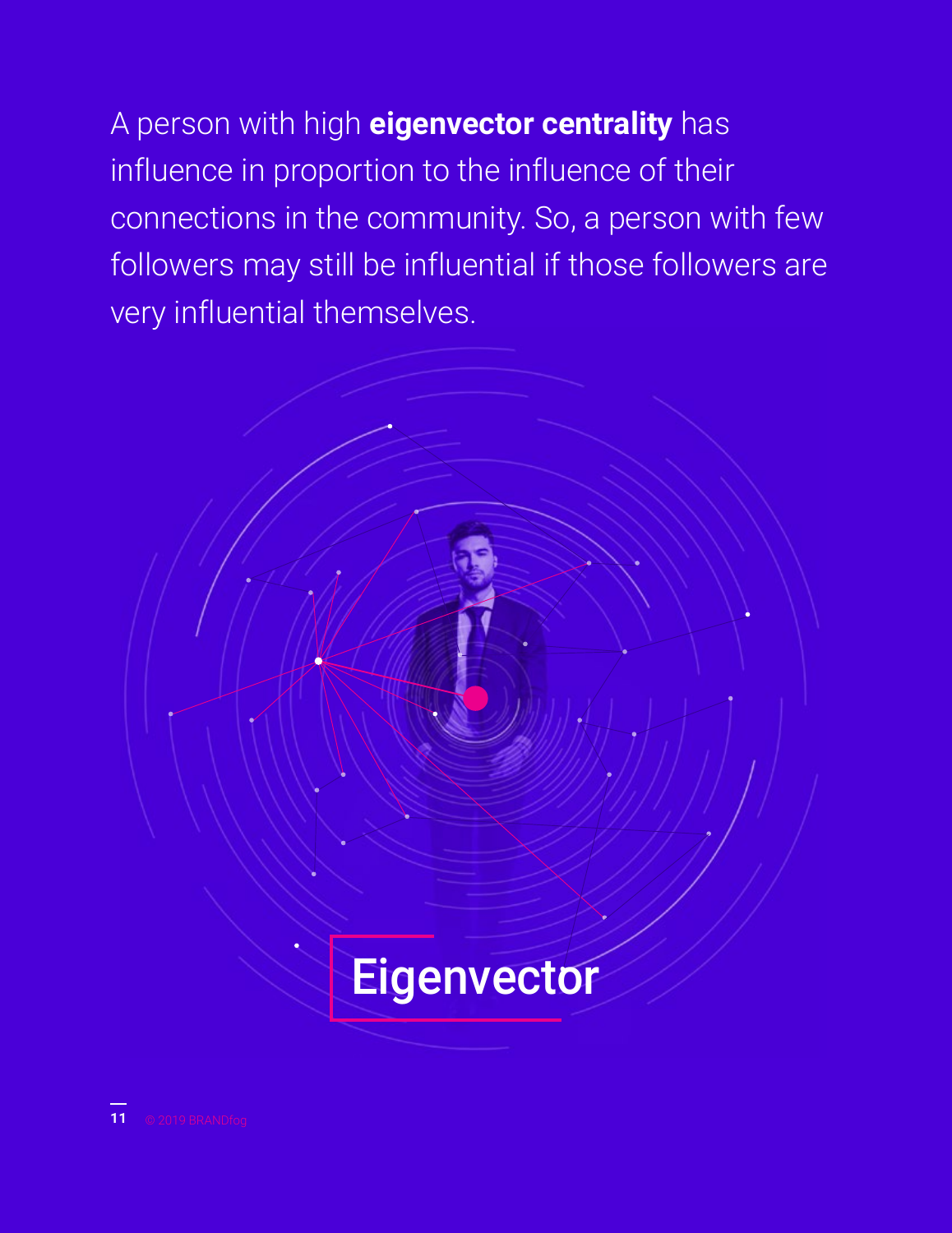## The BRANDfog BTI Quadrant

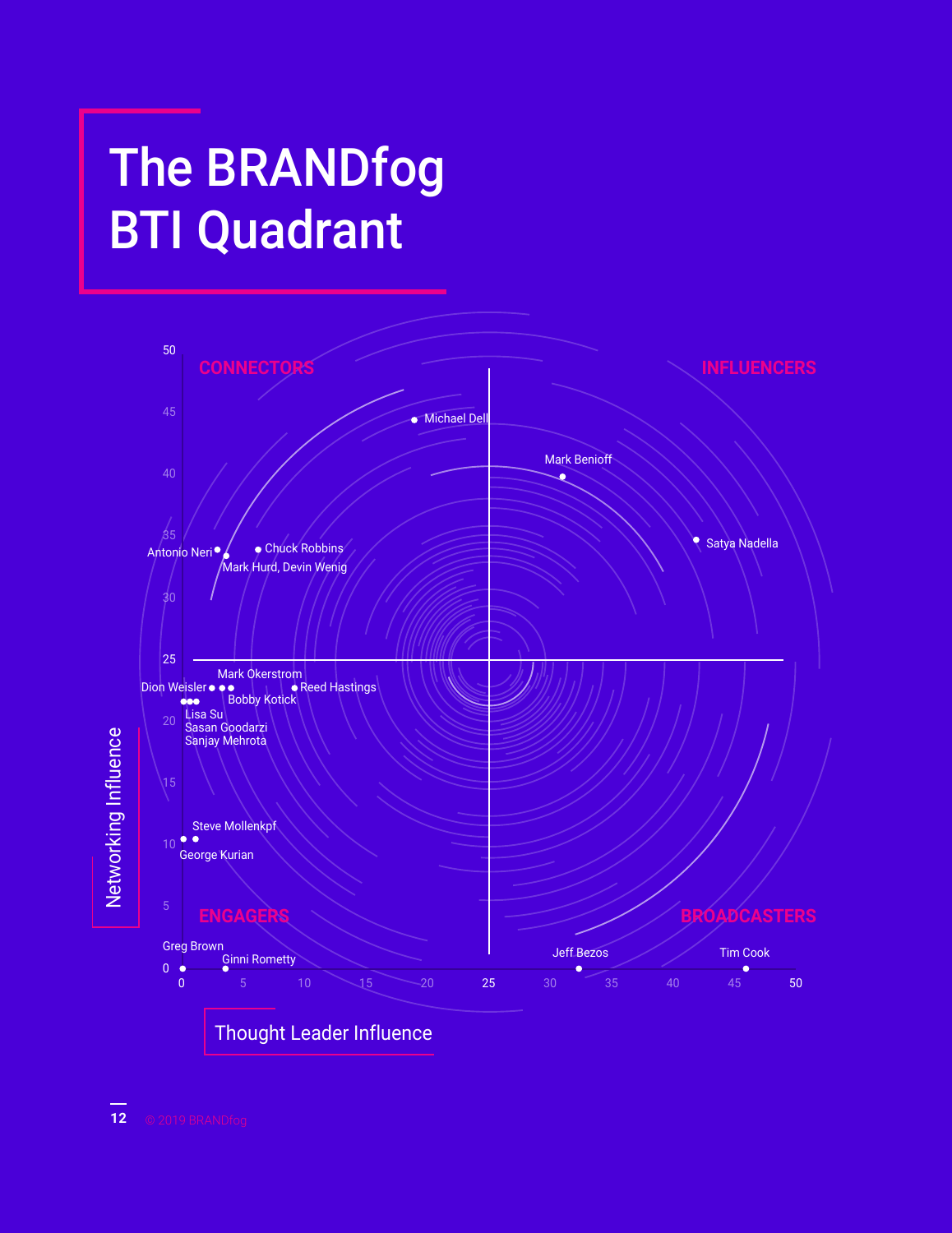#### The BRANDfog BTI Quadrant

### Defining the True Influence of Technology CEOs on Social Media

The BRANDfog BTI Quadrant measures the online influence of industry CEOs. This BTI Quadrant depicts the top 20 Fortune 1000 technology CEOs who are on Twitter, and maps their influence among industry press and industry analysts. This visual representation of how influential the CEOs are within key communities of interest provides robust, actionable insights.

It shows the ways in which these leaders have developed their influence. More, we can see some broad trends for social engagement among technology leaders. The first clear trend is that technology leaders are still in the early stages of leveraging social media for thought leadership. Only 18 of the 43 technology companies in the Fortune 500 have CEOs who have started engaging with social media. All of the executives discussed in this paper are already in the top half of their peers in terms of their social engagement. There is still competitive advantage to be gained by just showing up and engaging on social media.

However, as top business leaders move from experimentation to a more mature social strategy, a gap between the biggest social leaders and their peers has emerged. A small number of CEOs enjoy outsized influence that is more than just a function of their company's work or their personal charisma. They use social media in thoughtful ways to define the terms of the conversation in their industry. BRANDfog's work with Fortune 1000 C-Suite executives shows that this is fueled by a dynamic process that thoughtfully interweaves top-tier content, a strong executive voice, and real-time, responsive engagement with stakeholders. It's not enough to broadcast news about your company – to be truly influential, leaders must engage the right industry stakeholders with information that is relevant to them.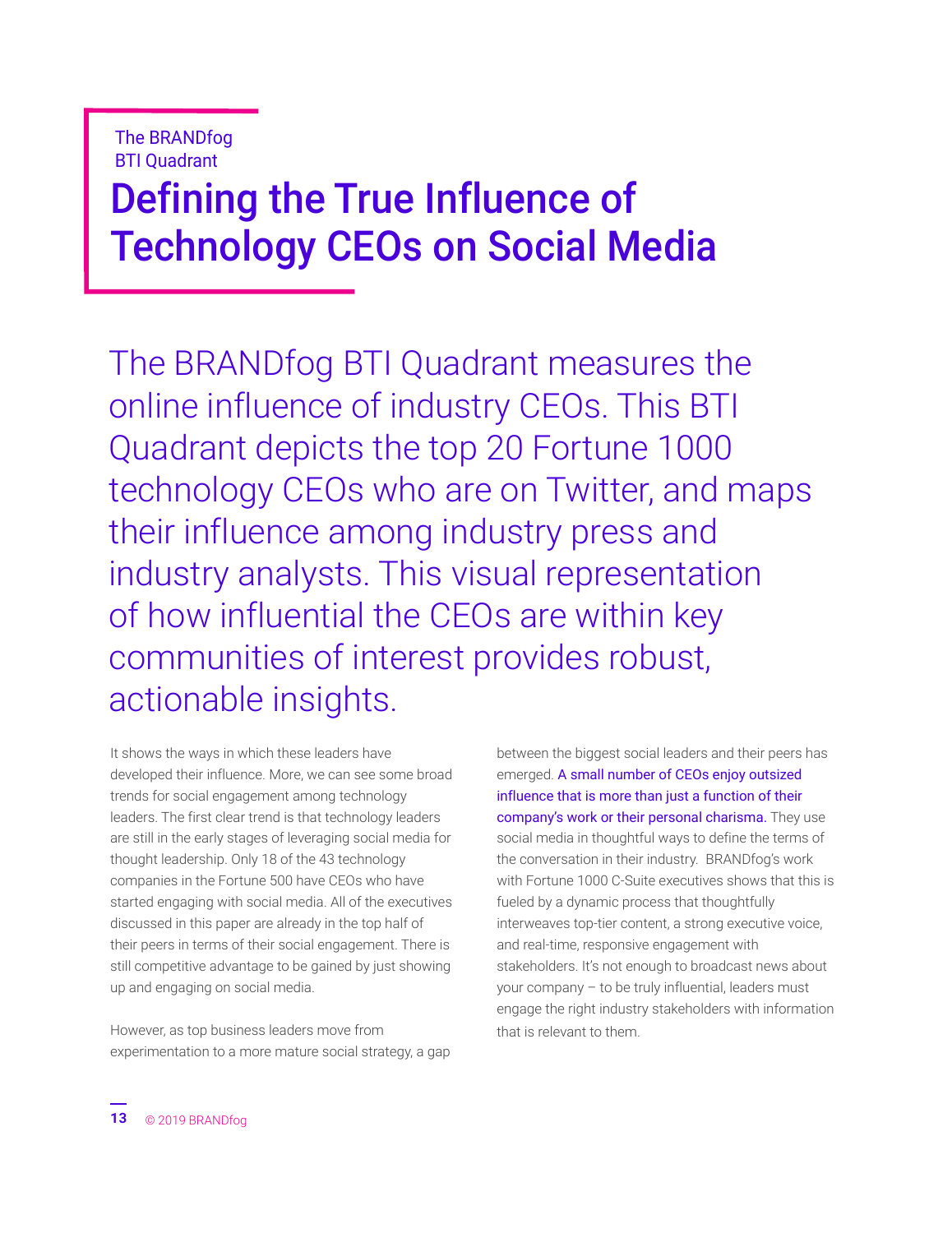#### BTI Quadrant

Each of the four sections of the BRANDfog True Influence Quadrant represents a different stage of engagement on social media. The path for any executive from first engagement to becoming a true influencer may vary, but at any moment their social profile tends to fall into one of the patterns below.

#### Bottom left: Engagers

These leaders have taken the crucial step of joining the conversation on social media. They are building connections with industry stakeholders. Many have leveraged their social profile for strong internal communication with employees and shareholders, but they are just beginning to turn their focus toward shaping conversations externally within their industry. Engaged leaders' next steps to more strategic social media use should be twofold. First, these leaders can engage with relevant conversations in their industry and build relationships with the people shaping those conversations. Additionally, engaged leaders can build audiences by generating smart, industry-leading content and sharing across social channels.

#### **CEOs:**

Reed Hastings, Netflix Bobby Kotick, Activision-Blizzard Mark Okerstrom, Expedia Dion Weisler, HP Sanjay Mehrota, Micron Technologies Lisa Su, AMD Steve Mollenkopf, Qualcomm George Kurian, NetApp Ginni Rometty, IBM **Greg Brown**, Motorola Solutions Sasan Goodarzi, Intuit

#### Bottom right: Broadcasters

These leaders have a big platform, and lots of stakeholders listening to what they have to say. They can get their message out to some of the most important people who are writing and thinking about

their industry, and they are well placed to clearly communicate their vision for their company and their industry. Broadcasters who aspire to leverage their voice for greater impact can reach out to other thought leaders on social platforms and engage in the conversations that are happening around them.

#### **CEOs:**

Tim Cook, Apple Jeff Bezos, Amazon

#### Top left: Connectors

These leaders excel at making connections between people and ideas. They are in tune with the ideas defining and reshaping their markets and can find and connect with the relevant writers and thought leaders in their industry to further that conversation. Connectors can increase their impact by generating and sharing original content, clarifying their voice and focus, and using their network of connections to build thought leadership.

#### **CEOs:**

Michael Dell, Dell Chuck Robbins, Cisco Systems Devin Wenig, eBay Mark Hurd, HP Antonio Neri, Hewlett Packard Enterprise

#### Top right: Influencers

These leaders define the terms of the conversation in their industry. With a finger on the pulse of the industry and a large, influential audience at their disposal, Influencers can see trends coming and help to shape what form they take. Influencers are firing on all cylinders, taking the best advantage of the Twitter and LinkedIn platforms to effectively use social media as a leadership tool.

#### **CEOs:**

Satya Nadella, Microsoft Mark Benioff, Salesforce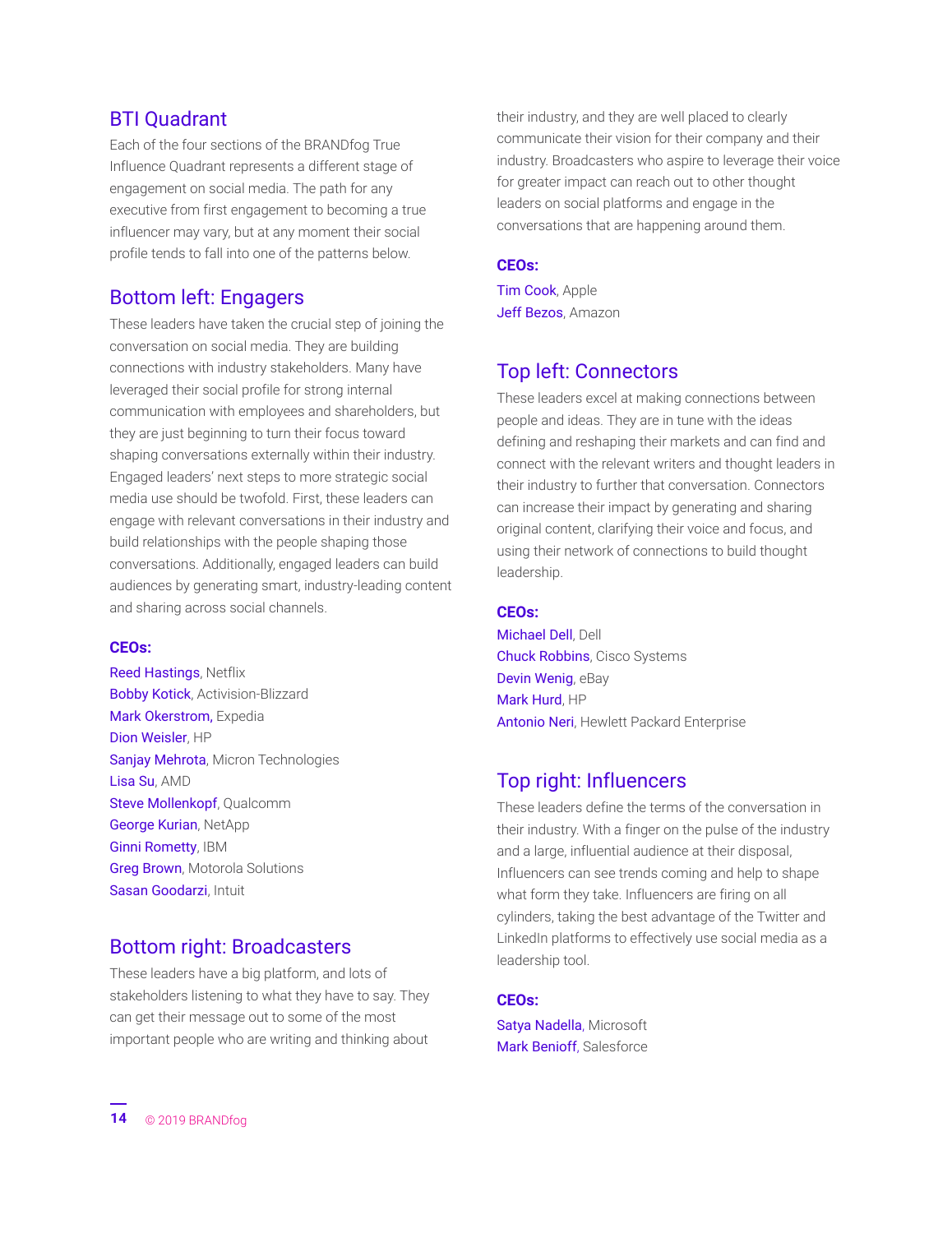### BTI Scores for the Top 20 Technology CEOs on Social Media The BRANDfog BTI Quadrant

The BRANDfog BTI Score can also serve as an overall barometer of social engagement within a community.

By breaking down the score into its four components, we can see where technology leaders are gaining the strongest social returns, and where the opportunities are greatest to increase engagement and build stronger digital thought leadership platforms. We see that for the majority of the leaders, LinkedIn engagement is a major part of their social presence and strategy. However, the executives who score well without LinkedIn are key drivers of technology news who share that news more consistently through Twitter. Social influence is driven by conversations, and only by tapping into relevant industry conversations can leaders truly shape the dialogue.

Targeted engagement with key press and analyst influencers can dramatically improve many executives' social influence.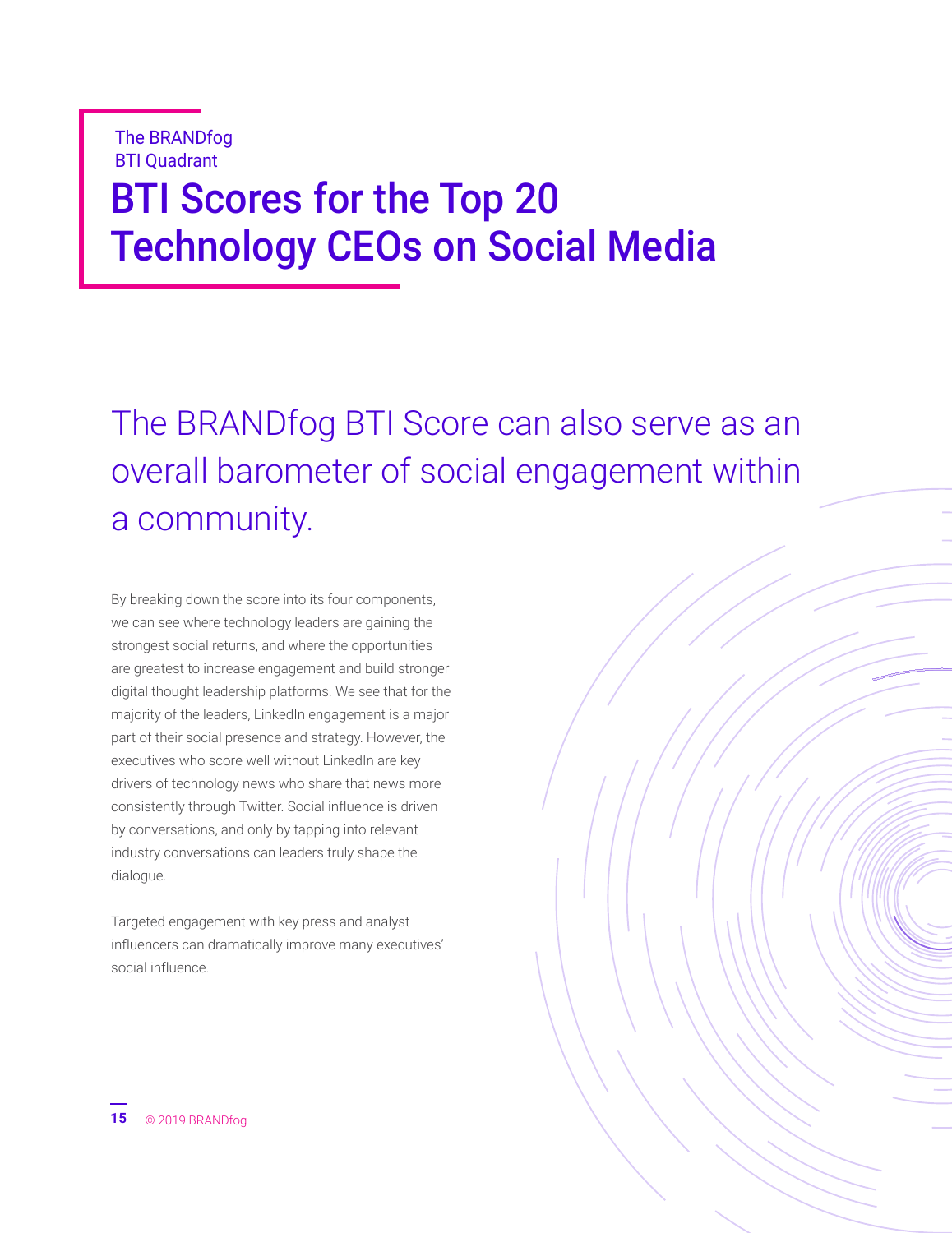



© 2019 BRANDfog **16**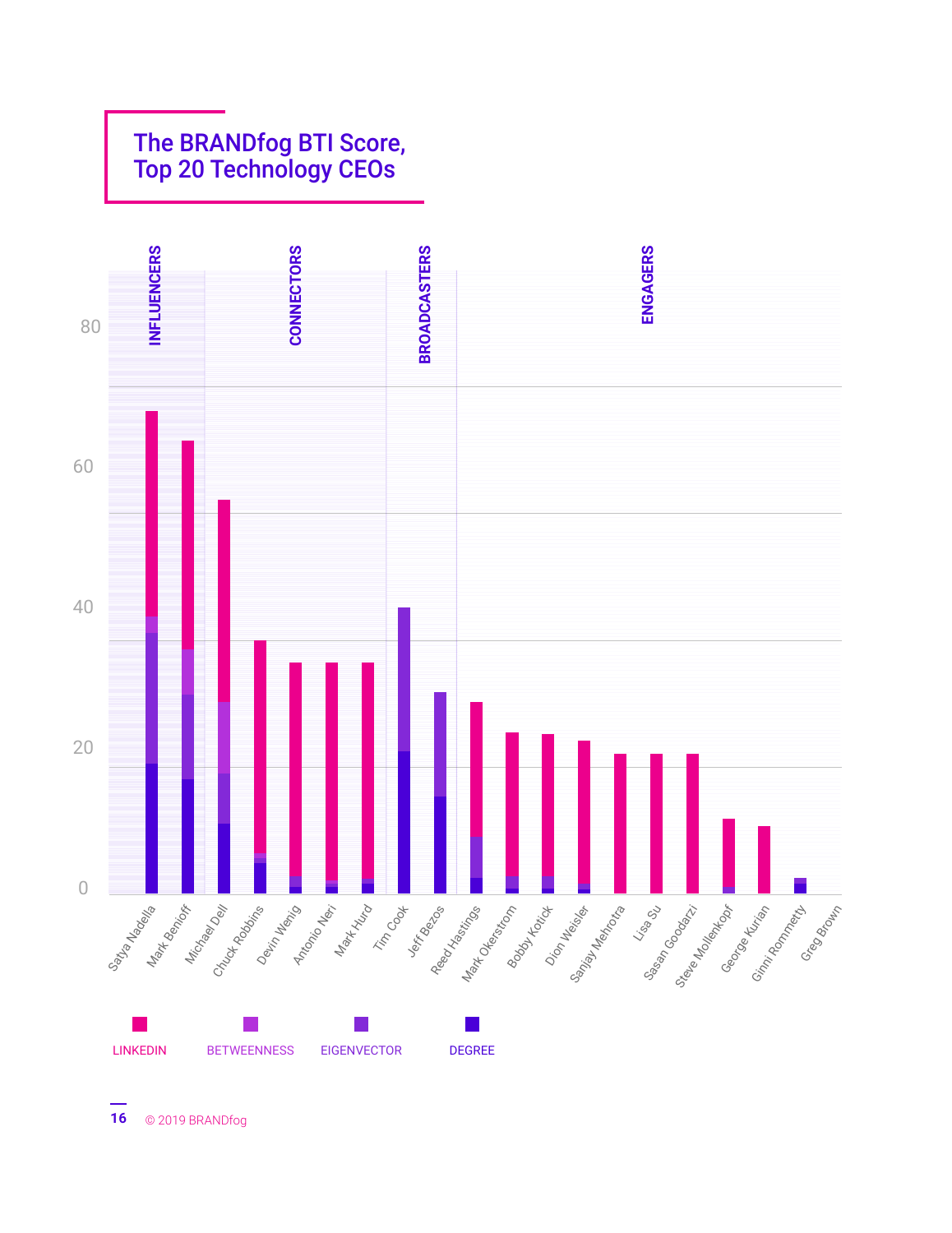How connected are these top-tier executives? Here is a picture of the technology press and analyst community surrounding our top 20 U.S. technology CEOs. In this diagram, each dot, or node, represents a technology CEO, a technology journalist, or an analyst. The size of the circles represents the number of Twitter followers from within the community that the individual has. The lines between individuals show who is following whom.

For clarity, we have only labeled the CEOs in our community – un-labeled nodes represent press and analysts. Note again that we are dealing with only the mutual followers within this community of top technology CEOs and technology press and analysts. No connections outside the community are considered. The network diagram clusters more-connected individuals together, to show the groups within our overall community. We can see that our CEOs are not embedded in any one subgroup, but occupy the middle ground, connected to members of all the subgroups within our community. This shows that the CEOs of top technology companies are creating healthy, diverse audiences, which include press, analysts and one another. The two top performers, Influencers Satya Nadella and Mark Benioff, occupy almost the exact middle of the diagram, making them well-placed to influence a wide array of conversations in the technology sphere.

Ultimately, any C-suite executive can develop real-world influence by having great ideas and successfully promoting them within a target community. By modeling a social network to act as an online "community," executives can understand more of the dynamics of the group that they are interested in influencing. So armed, a leader can develop effective strategies to improve standing in the community, and thereby attain sufficient prominence to effectively generate, discover and promote the best of the community's ideas.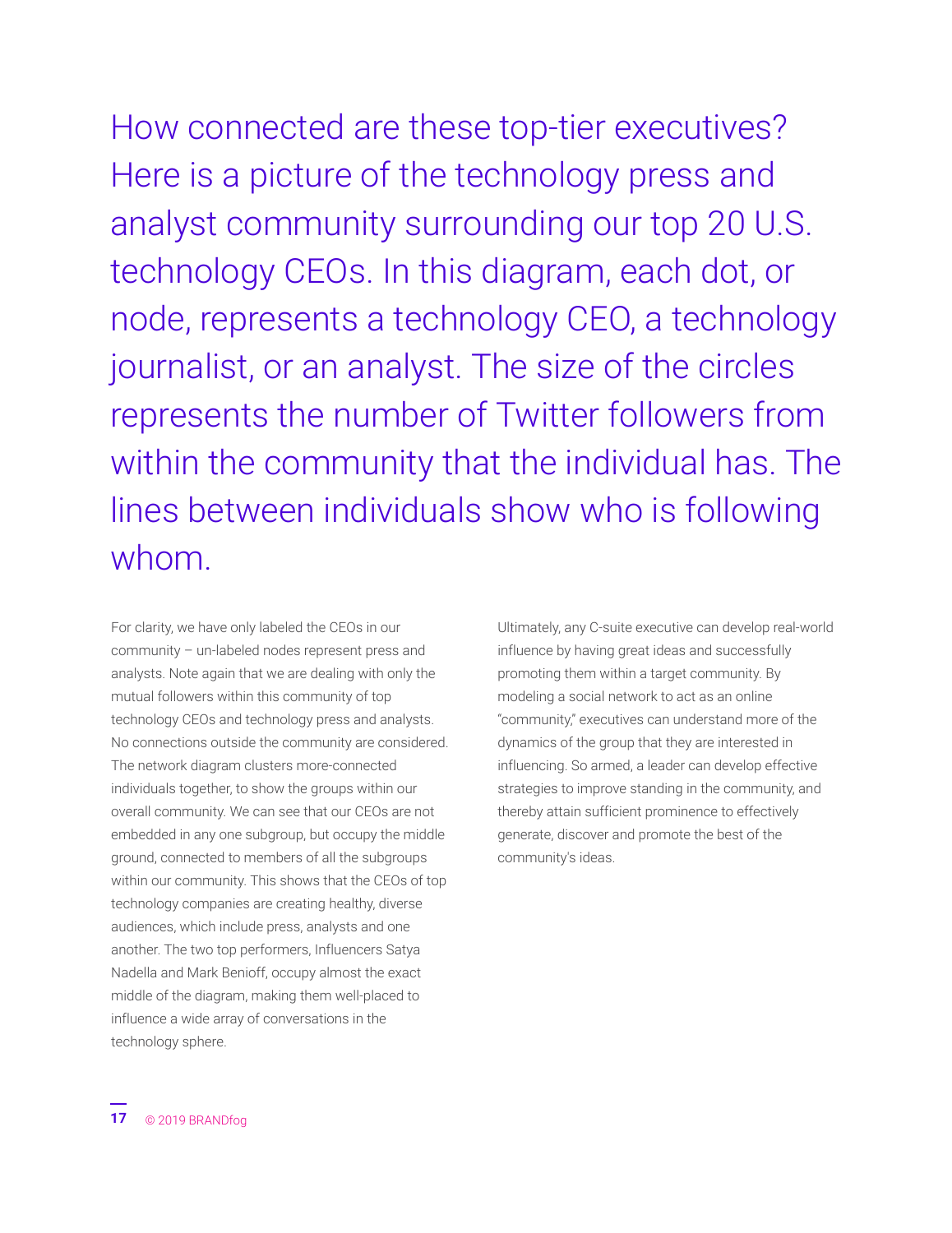True Influence of Technology CEOs on Social Media

### Analyzing the Community



Top 20 U.S. Technology CEOs, Press and Analyst Community Follower Network Diagram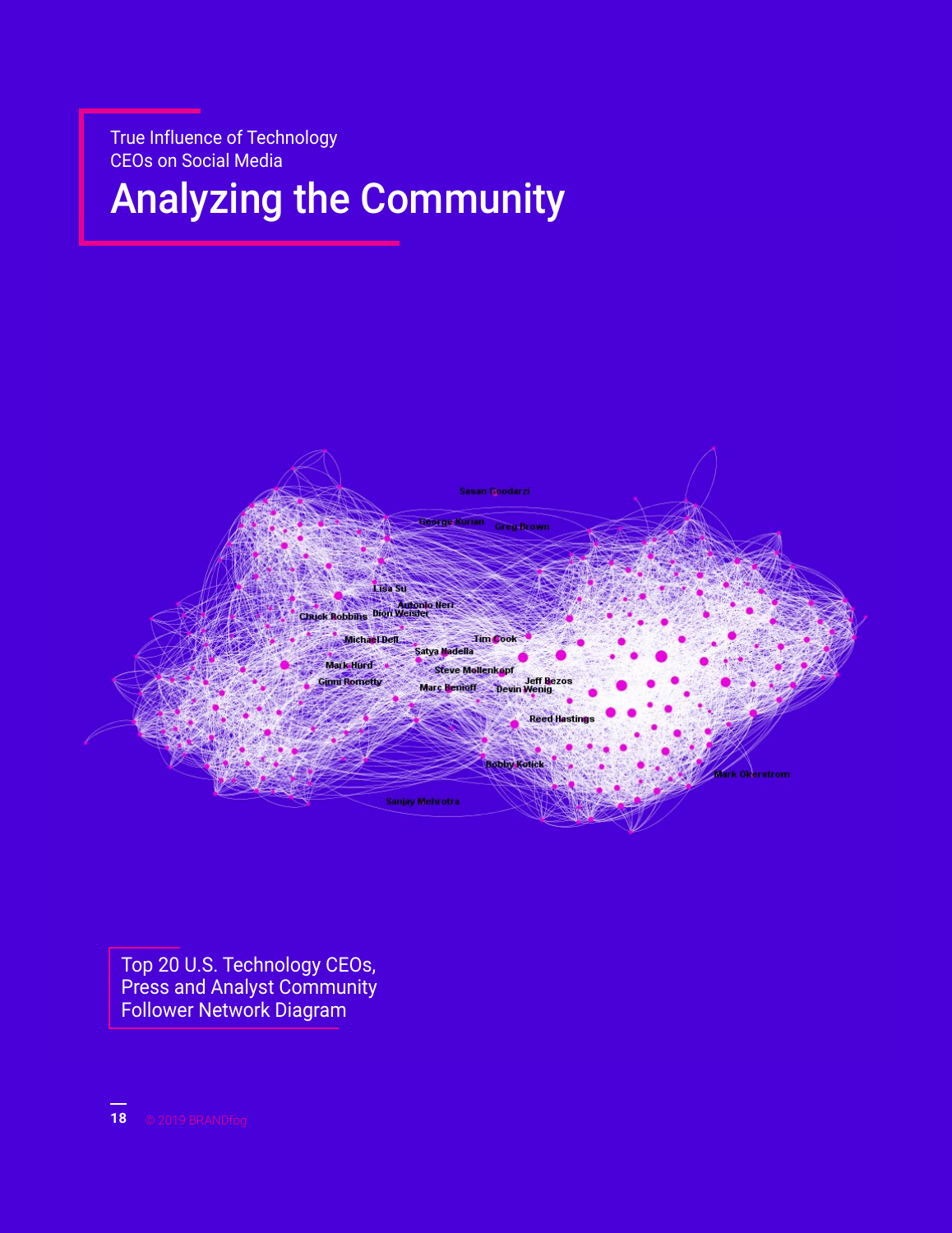## **Conclusion**

Some C-Suite executives are leveraging social media more often and more strategically to develop real-world influence and foster industry dialogue, however measuring the success of those efforts is challenging.

Counting followers, retweets and likes is an insufficient method of measuring leadership and influence, and is limited in its ability to inform a forward-looking engagement strategy.

Just as an insurance company doesn't measure its market share against a manufacturer of consumer goods, neither should a CEO of a software company measure their social media influence against a movie star. 'Influence' is only meaningful if you have a well-defined audience. By determining the relevant community in advance and using transparent metrics, executives can effectively measure their level of industry influence and leverage social network analysis for actionable insights.

We built the BRANDfog BTI Score and Quadrant to be totally transparent. The calculation process is defined, so that there's no ambiguity about how influence scores are determined. Only when we understand exactly what we're measuring can we leverage what we've learned to build solid, executable strategies.The BRANDfog BTI Score and Quadrant are models that identify and measure current patterns of influence, which can then inform a smart strategy to grow leaders' influence among the stakeholders that matter.